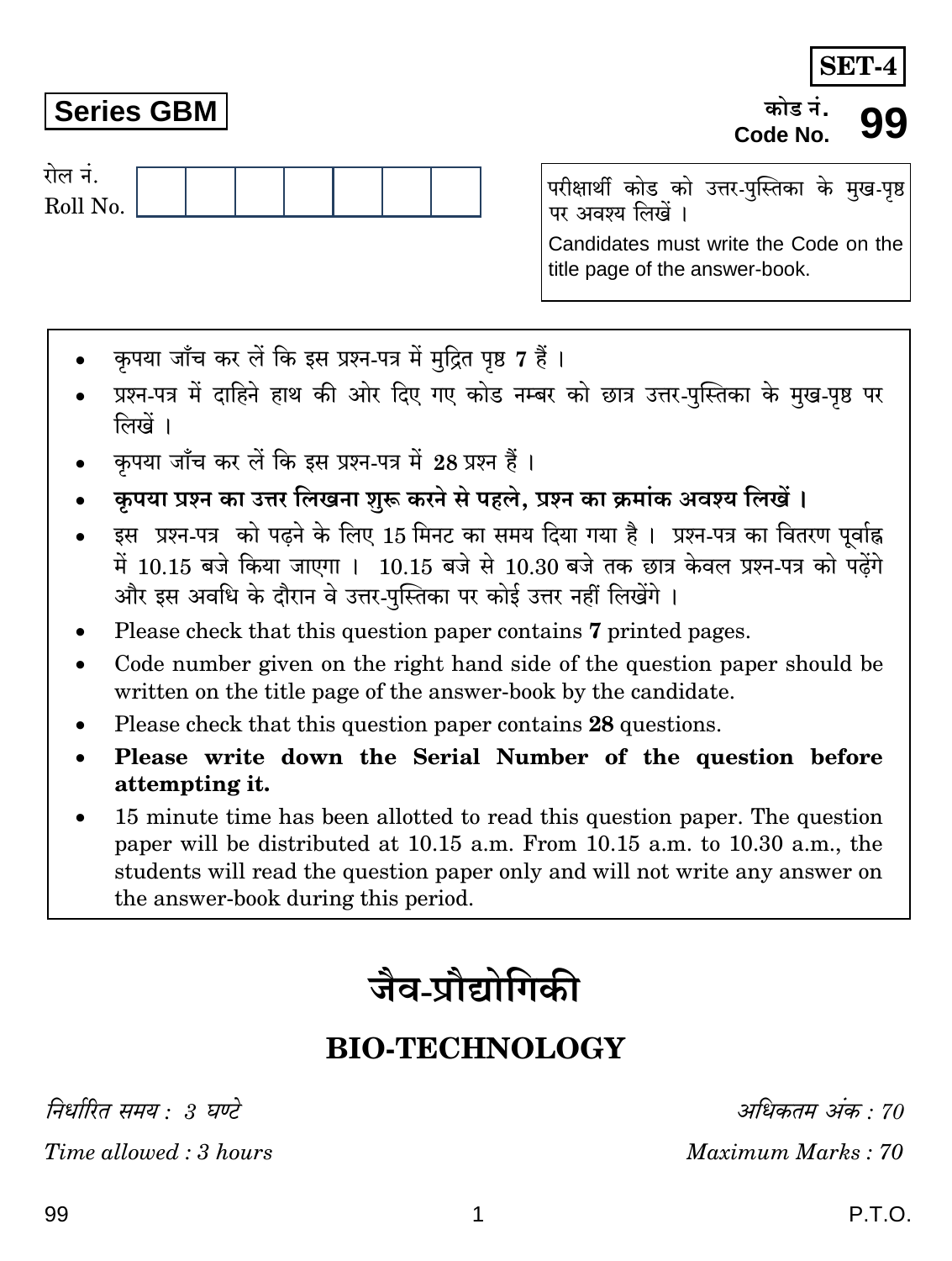मामान्य निर्देश :

- मभी प्रश्न अनिवार्य हैं ।  $(i)$
- कोई समग्र चयन-विकल्प (ओवरऑल चॉइस) उपलब्ध नहीं है । फिर भी, 3 अंक और  $(ii)$ 5 अंक वाले प्रश्नों में एक-एक चयन-विकल्प उपलब्ध है । ऐसे प्रश्नों में आपको केवल एक-एक विकल्प का ही उत्तर देना है ।
- प्रश्न संख्या 1 से 6 तक के प्रश्न अतिलघुत्तरात्मक प्रश्न हैं. जिनमें से प्रत्येक का एक-एक  $(iii)$ अंक है ।
- प्रश्न संख्या 7 से 14 तक के प्रश्न लघूत्तरात्मक हैं, जिनमें से प्रत्येक के **दो-दो** अंक हैं ।  $(iv)$
- प्रश्न संख्या 15 से 25 तक के प्रश्न भी लघूत्तरात्मक हैं, जिनमें से प्रत्येक के **तीन-तीन** अंक  $(v)$ , हैं ।
- प्रश्न संख्या 26 से 28 तक के प्रश्न दीर्घ उत्तरात्मक हैं. जिनमें से प्रत्येक के **पाँच-पाँच** अंक  $(vi)$ हैं ।
- कैलकृलेटरों (गणकों) का उपयोग **वर्जित** है । फिर भी, यदि आवश्यक हो, तो आप  $(vii)$ लॉग सारणियों का उपयोग कर सकते हैं ।

#### **General Instructions:**

- $(i)$ All questions are compulsory.
- $(ii)$ There is no overall choice. However, an internal choice has been provided in one question of 3 marks and one question of 5 marks. You have to attempt only one of the choices in such questions.
- $(iii)$ Questions No. 1 to 6 are very short answer questions, carrying 1 mark each.
- Questions No. 7 to 14 are short answer questions, carrying 2 marks each.  $(iv)$
- Questions No. 15 to 25 are also short answer questions, carrying 3 marks  $(v)$  $each$ .
- $(vi)$ Questions No. 26 to 28 are long answer questions, carrying 5 marks each.
- Use of calculators is **not** permitted. However, you may use log tables, if  $(vii)$ necessary.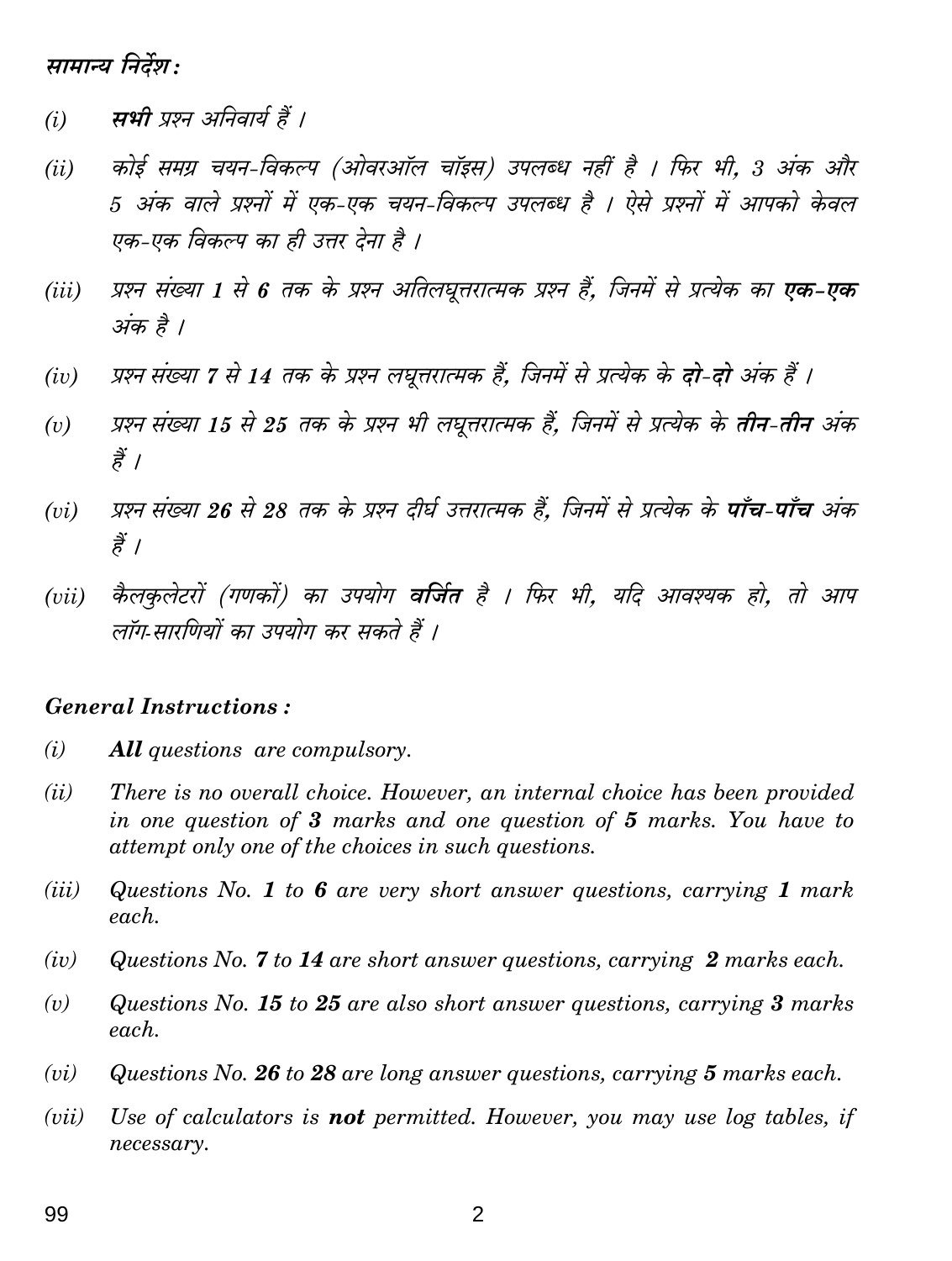| 1. | एक दी गई कोशिका का प्रोटीयोम सक्रिय होता है । क्यों ?<br>Proteome of a given cell is dynamic. Why?                                                                                                                                                 | $\boldsymbol{\mathit{1}}$ |
|----|----------------------------------------------------------------------------------------------------------------------------------------------------------------------------------------------------------------------------------------------------|---------------------------|
| 2. | द्रव रागीयन क्या है ?<br>What is lyophilization?                                                                                                                                                                                                   | 1                         |
| 3. | जिन इन्क्यूबेटरों में प्राणी कोशिका संवर्धन किया जाता है, उनमें पानी का बर्तन हमेशा रखा<br>जाता है। क्यों ?<br>Why is a pan of water always kept in an incubator chamber, used for<br>animal cell culture?                                         | $\boldsymbol{\mathit{1}}$ |
| 4. | प्रयोगशाला में जन्तु-कोशिकाओं का संवर्धन करते समय, संवर्ध-माध्यम की परामोलरता<br>हमेशा 300 m Osm के आस-पास रखी जाती है। क्यों ?<br>While growing animal cells in a laboratory, osmolality of medium is<br>always maintained around 300 m Osm. Why? | 1                         |
| 5. | DNA अनुक्रम को हमेशा 5' से 3' दिशा क्रम में क्यों लिखा जाता है ?<br>Why is a DNA sequence always listed in the direction 5' to 3'?                                                                                                                 | 1                         |
| 6. | उस वैज्ञानिक का नाम बताइए, जिसने सरवीक्स कैंसर कोशिकाओं से पहली मानव कोशिका<br>वंश बनाई।<br>Name the scientist who established the first human cell line from cervix<br>cancer cells.                                                              | $\boldsymbol{\mathit{1}}$ |
| 7. | पुनर्योगज DNA परीक्षण के लिए संवाहक का चयन महत्त्वपूर्ण होता है । इसके लिए दो कारण<br>दीजिए ।<br>Choice of vector is crucial for a r-DNA experiment. Give two reasons for<br>the same.                                                             | $\mathbf{2}$              |
| 8. | r-HUEPO को रक्त-आधान के बजाय श्रेष्ठ माना जाता है, अगर किसी व्यक्ति को दुर्घटना के<br>कारण खून की कमी हो। क्यों ?<br>Why is r-HUEPO preferred over blood transfusion in a person with blood<br>loss due to accident?                               | $\mathbf{2}$              |

 $\mathbf{3}$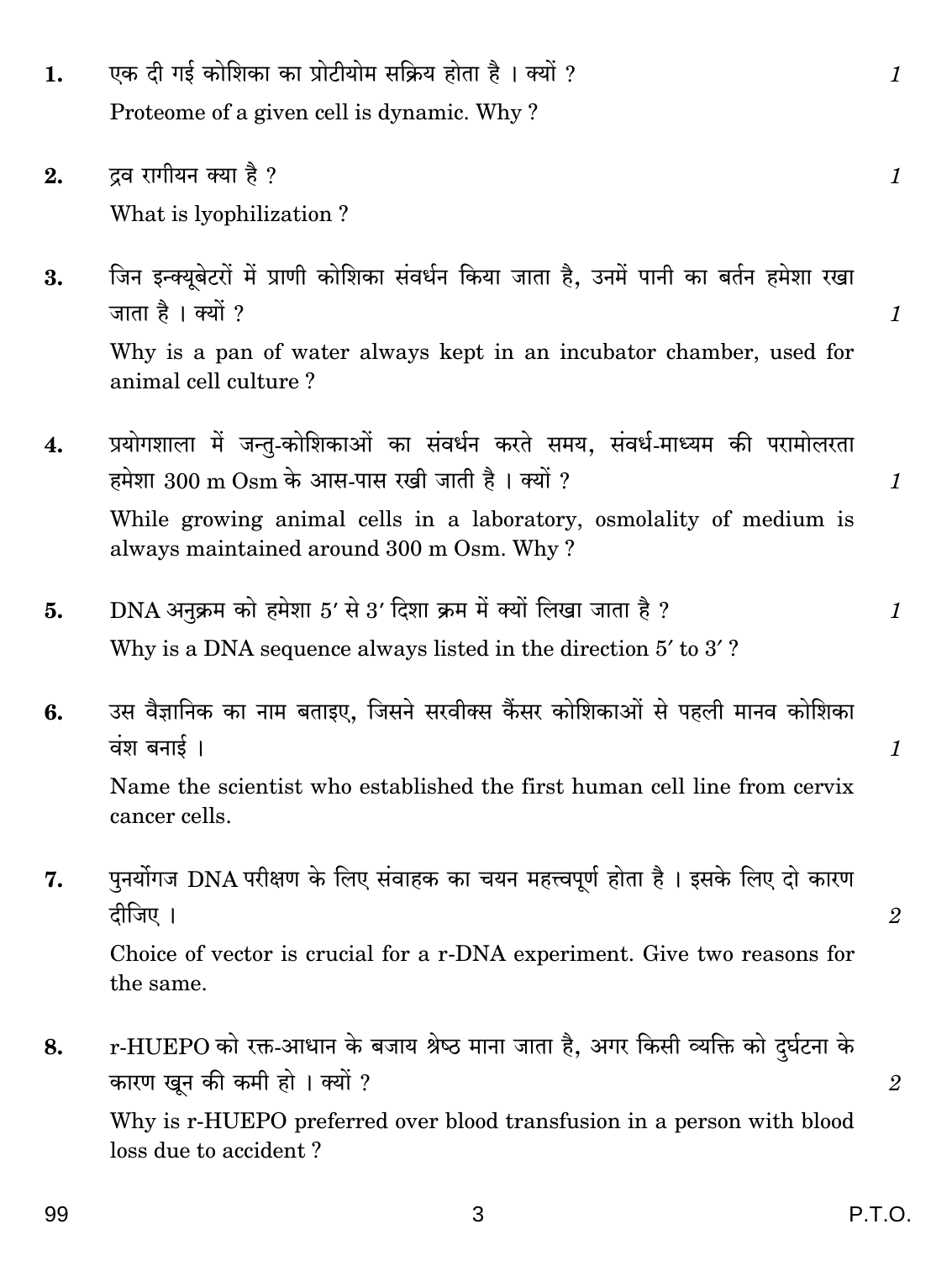How do bacteria protect themselves  $(a)$ from infection  $\mathbf{b}$ bacteriophages? Why are only type-II restriction enzymes used in r-DNA technology? (b) एक कृत्रिम बीज का नामांकित आरेख बनाइए। 10.  $\overline{2}$ Draw a labelled diagram of a synthetic seed. दही और मद्रा को पोषचिकित्सीय प्रोटीनों की श्रेणी में क्यों रखा गया है ? 11.  $\mathfrak{D}$ Curd and whey are categorised as nutraceutical proteins. Why? किसी जीनोम में, अभिकलनी जैविकी द्वारा पूर्वानुमानित किए गए जीनों की संख्या से 12. प्रयोगात्मक विधियों द्वारा पहचान किए गए जीनों की संख्या भिन्न होती है। पृष्टि कीजिए।  $\mathfrak{D}$ The number of genes predicted by computational biology is different from the number of genes identified by experimental methods in a genome. Justify. किस तरह से 'अभिव्यक्ति प्रोटियोमिक्स' के द्वारा बीमारी सम्बन्धित प्रोटीनों को पहचाना जा 13. सकता है ?  $\mathfrak{D}$ How can 'Expression Proteomics' be useful in the identification of disease specific proteins? यह क्यों आवश्यक है कि जन्तु कोशिका संवर्धन माध्यम में सीरम मिलाया जाए ? 14.  $\overline{2}$ Why is it essential to supplement animal cell culture media with serum? सुक्ष्मजीवी कोशिका संवर्धन को किस प्रकार वाणिज्यिक प्रयोजन के लिए उपयोग किया जा 15. सकता है ?  $\mathfrak{3}$ How can microbial cultures be exploited for commercial purposes? प्राथमिक तथा द्वितीयक उपापचयजों के बीच विभेद कीजिए । कोई दो द्वितीयक उपापचयजों के 16. नाम लिखिए जो पादप ऊतक संवर्धन से प्राप्त किए जा सकें ।  $2 + 1$ Differentiate between primary and secondary metabolites. Name any two secondary metabolites obtained by plant tissue culture.

जीवाण खुद को जीवाणुभोजी के संक्रमण से कैसे बचाते हैं ?

पुनर्योगज DNA प्रौद्योगिकी में केवल प्रकार-II प्रतिबंधन एनज़ाइमों का ही उपयोग

 $1 + 1$ 

9.

(क)

 $(\overline{g})$ 

क्यों होता है ?

4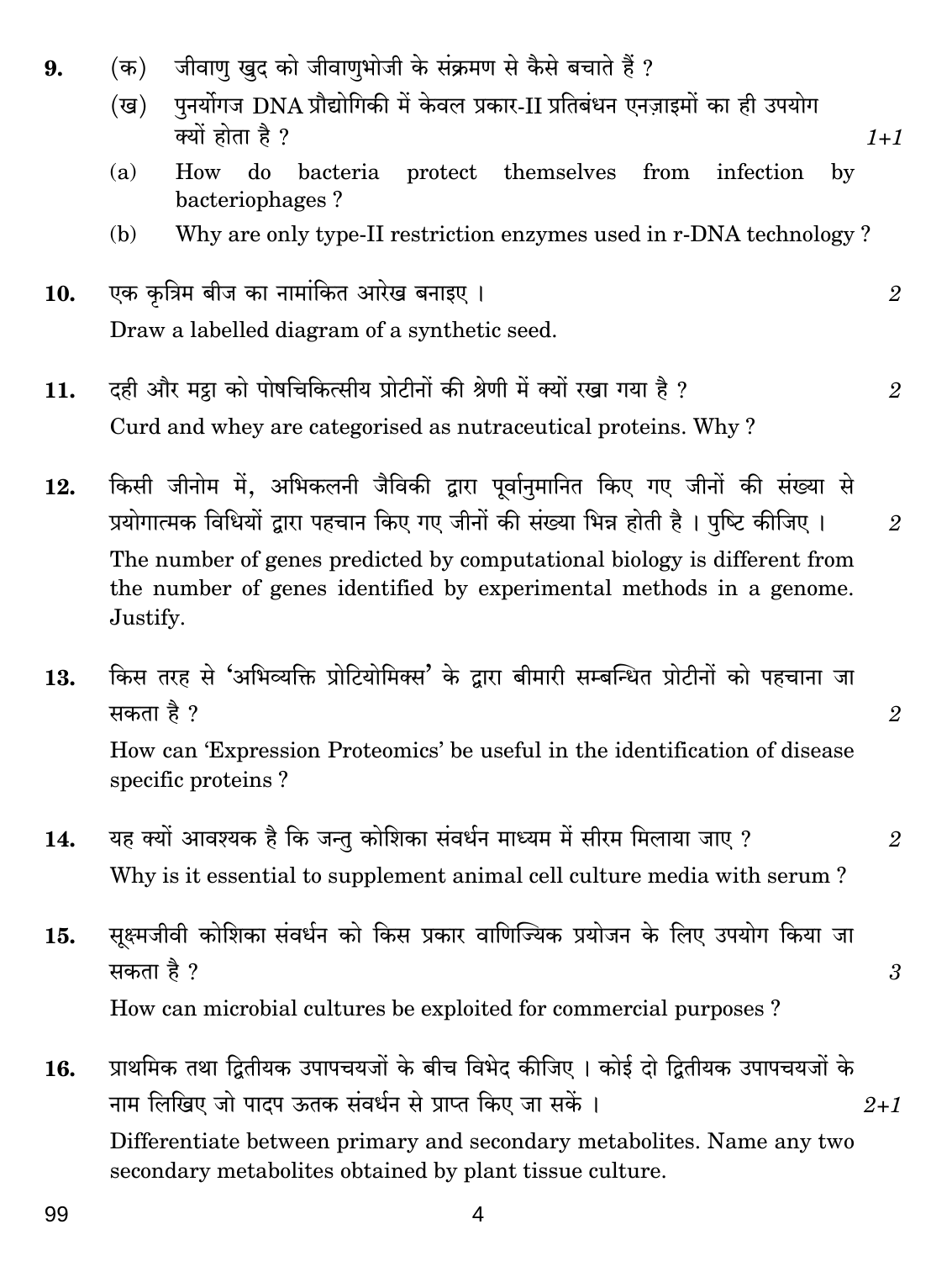- अन्तरास्पीशीज़ीय तथा अन्तरावंशीय संकर प्राप्त करना कठिन है । क्यों ? ऐसे संकरों को कैसे 17. प्राप्त किया जा सकता है ?  $2 + 1$ It is difficult to raise hybrids which are interspecific and intergeneric. Why? How can these types of hybrids be obtained?
- जीनोमी और c-DNA लाइब्रेरी के बीच अन्तर बताइए । तीन मुख्य बिन्दओं का उल्लेख 18. कीजिए । Differentiate between genomic and c-DNA library. Mention three major points.
- वेक्टर में कौन-से तीन मुख्य लक्षण होने चाहिए ? प्रत्येक की भूमिका का वर्णन कीजिए । 19. 3 What are the three main features that a vector should possess? Describe the role of each.
- एक आरेख की सहायता से RFLP किस प्रकार बनते हैं. इसको चित्रित कीजिए । RFLP को 20. बनाने के पीछे क्या सिद्धांत है ?  $2 + 1$ Give a schematic representation about generation of RFLPs. What is the principle behind the generation of RFLPs?
- "खाद्य बैक्सीन, पुनर्योगज वैक्सीन से अधिक लाभप्रद हैं ।" इस कथन के समर्थन के लिए 21. तीन कारण बताइए । 3 Enlist three reasons to support the statement "Edible vaccines have advantages over recombinant vaccines".
- प्रोटीन संरचनाओं को संगठित करने वाले किन्हीं तीन असहसंयोजी बलों का वर्णन कीजिए । 22.  $\mathfrak{z}$ Describe any three non-covalent interactions involved in organising the structure of proteins.
- एक उदाहरण देते हए, किसी आंतरकोशिकीय सूक्ष्मजीवी उपापचयज के विलगन को दर्शाने 23. वाला प्रवाह चार्ट बनाइए । Draw a flow chart for isolation of an intracellular microbial metabolite, using an example.

 $\mathfrak{z}$ 

3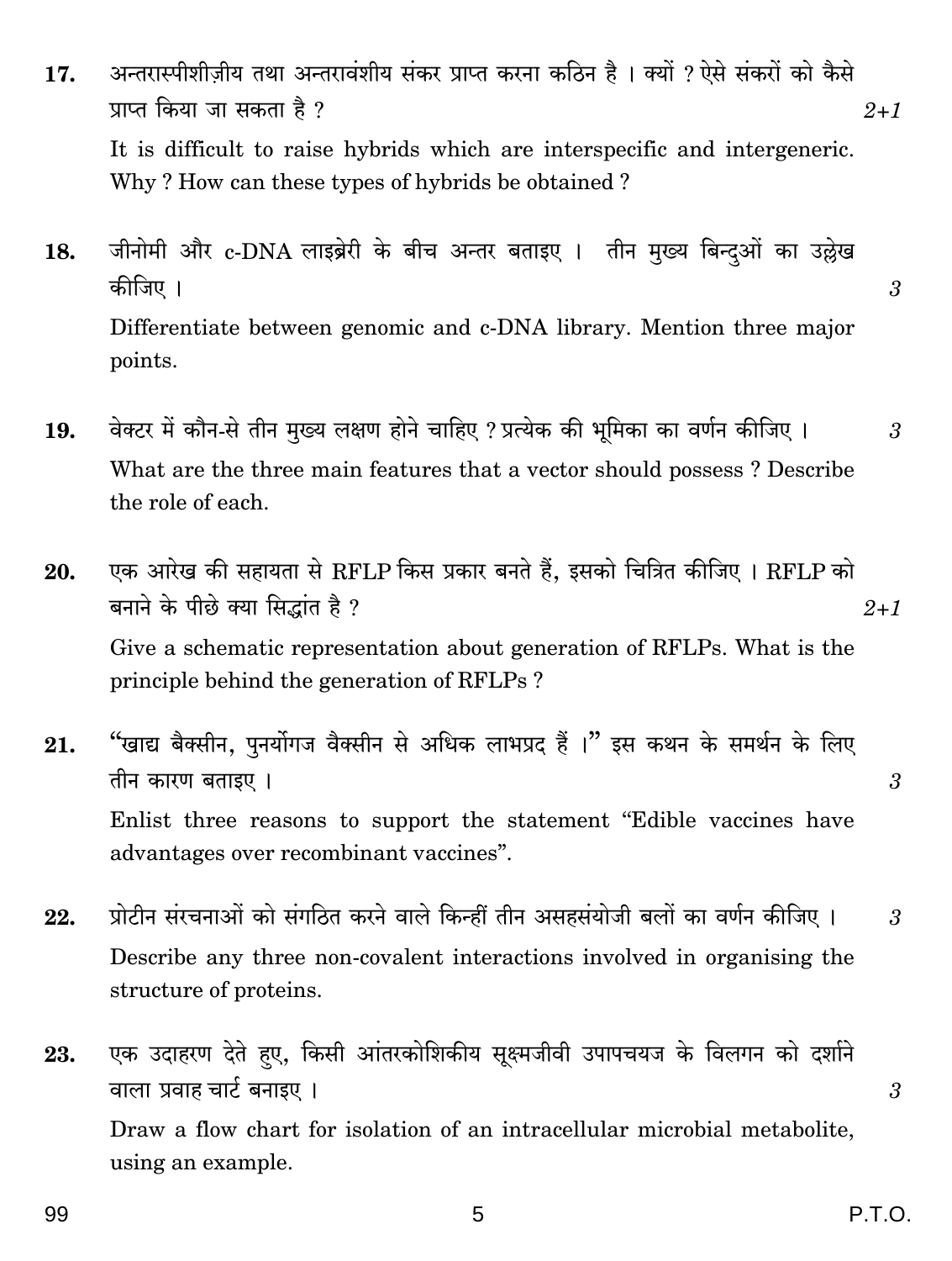DNA एवं प्रोटीनों के लिए बायोइन्फोर्मैटिक्स उपकरणों से किस प्रकार का विश्लेषण किया जा 24. सकता है ?

#### अथवा

मारगैरेट ओ. डेहॉफ की सम्पादकता में प्रकाशित ग्रंथ 'एट्लस ऑफ़ प्रोटीन सीक्वेन्स एण्ड स्टक्चर' एक पथप्रदर्शक प्रयास था । ऐसा क्यों माना जाता है ?

What kind of analysis can be done using Bioinformatics tools for DNA and proteins?

#### OR.

The publication of 'Atlas of Protein Sequence and Structure' under the editorship of Margaret O. Dayhoff was a pioneering effort. Why?

प्राणी कोशिका संवर्धन प्रयोगशाला में निम्नलिखित के उपयोग का वर्णन कीजिए : 25.

- LAF हड (पटलीय वायु-प्रवाह) (क)
- (ख) उल्टे सुक्ष्मदर्शी
- माइक्रोकैरियर बीडस  $(\Pi)$

Describe the use of the following in an animal cell culture laboratory:

- $(a)$ LAF hood
- (b) Inverted microscope
- $\epsilon$ ) Microcarrier beads
- काइमोटिप्सिनोजन की स्वस्थाने सक्रियता क्या है ? काइमोटिप्सिन एंज़ाइम के किस प्रकार 26. सही-सही लिपटने से वह प्रोटीन-अपघटक एंज़ाइम के रूप में कार्य करने लगती है ?  $2 + 3$ What is *in-situ* activation of chymotrypsinogen? Explain how the correct folding of the enzyme chymotrypsin leads to its function as a proteolytic enzyme.
- 'BLAST' को विस्तारित कीजिए । इस उपकरण का प्रयोग करके DNA अनुक्रमों की तुलना 27. करने में निहित चरणों की विवेचना कीजिए ।  $1+2+2$ Expand 'BLAST'. Discuss the steps involved in comparison of DNA sequences using this tool. Differentiate between paralogs and homologs.

6

 $\mathfrak{z}$ 

 $\mathfrak{z}$